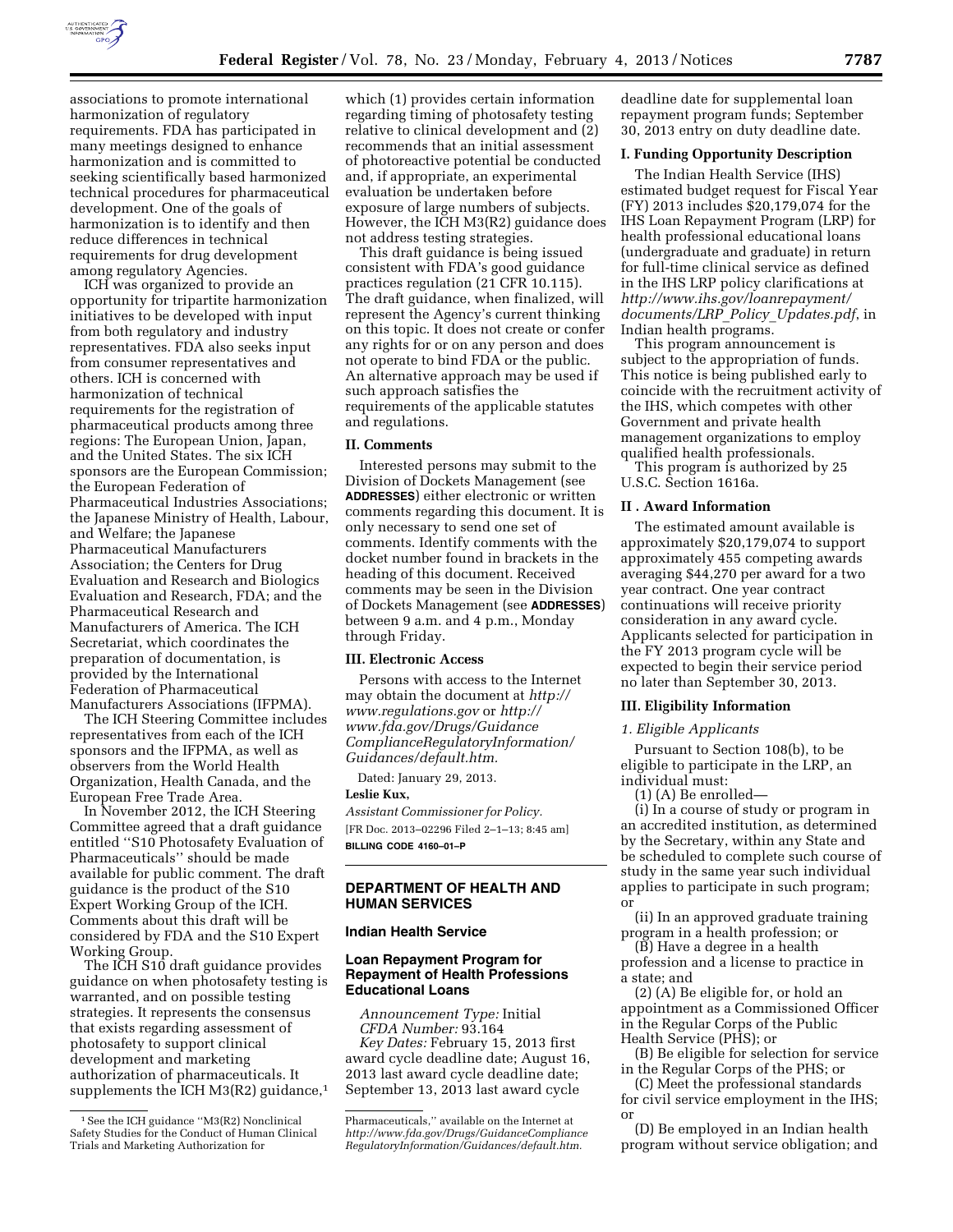(E) Submit to the Secretary an application for a contract to the LRP. The Secretary must approve the contract before the disbursement of loan repayments can be made to the participant. Participants will be required to fulfill their contract service agreements through full-time clinical practice at an Indian health program site determined by the Secretary. Loan repayment sites are characterized by physical, cultural, and professional isolation, and have histories of frequent staff turnover. Indian health program sites are annually prioritized within the Agency by discipline, based on need or vacancy. The IHS LRP's ranking system gives high site scores to those sites that are most in need of specific health professions. Awards are given to the applications that match the highest priorities until funds are no longer available.

Any individual who owes an obligation for health professional service to the Federal Government, a State, or other entity is not eligible for the LRP unless the obligation will be completely satisfied before they begin service under this program.

Section 108 of the IHCIA, as amended, authorizes the IHS LRP and provides in pertinent part as follows:

(a)(1) The Secretary, acting through the Service, shall establish a program to be known as the Indian Health Service Loan Repayment Program (hereinafter referred to as the Loan Repayment Program) in order to assure an adequate supply of trained health professionals necessary to maintain accreditation of, and provide health care services to Indians through, Indian health programs.

Section 1603(10) of the IHCIA provides that:

''Health Profession'' means allopathic medicine, family medicine, internal medicine, pediatrics, geriatric medicine, obstetrics and gynecology, podiatric medicine, nursing, public health nursing, dentistry, psychiatry, osteopathy, optometry, pharmacy, psychology, public health, social work, marriage and family therapy, chiropractic medicine, environmental health and engineering, an allied health profession, or any other health profession.

For the purposes of this program, the term ''Indian health program'' is defined in Section  $108(a)(2)(A)$ , as follows:

(A) The term Indian health program means any health program or facility funded, in whole or in part, by the Service for the benefit of Indians and administered—

(i) Directly by the Service;

(ii) By any Indian Tribe or Tribal or Indian organization pursuant to a contract under—

(I) The Indian Self-Determination Act, or

(II) Section 23 of the Act of April 30, 1908, (25 U.S.C. 47), popularly known as the Buy Indian Act; or

(iii) By an urban Indian organization pursuant to Title V of this act.

Section 108 of the IHCIA, as amended, authorizes the IHS to determine specific health professions for which IHS LRP contracts will be awarded. Annually, the Director, Division of Health Professions Support sends a letter to the Director, Office of Public Health, tribal leaders, and urban Indian health programs directors to request a list of positions for which there is a need or vacancy. The list of priority health professions that follows is based upon the needs of the IHS as well as upon the needs of American Indians and Alaska Natives.

(a) Medicine: Allopathic and Osteopathic.

(b) Nurse: Associate, B.S., and M.S. Degree.

(c) Clinical Psychology: Ph.D. and Psy.D.

(d) Counseling Psychology: Ph.D. (e) Social Work: Masters level only.

(f) Chemical Dependency Counseling: Baccalaureate and Masters level.

(g) Counseling: Masters level only.

(h) Dentistry: DDS and DMD.

(i) Dental Hygiene.

(j) Dental Assistant: Certified.

(k) Pharmacy: B.S., Pharm.D.

(l) Optometry: O.D.

(m) Physician Assistant: Certified.

(n) Advanced Practice Nurses: Nurse Practitioner, Certified Nurse Midwife, Doctor of Nursing, Registered Nurse Anesthetist (Priority consideration will be given to Registered Nurse Anesthetists.).

(o) Podiatry: D.P.M.

(p) Physical Rehabilitation Services: Physical Therapy, Occupational Therapy, Speech-Language Pathology, and Audiology: M.S. and D.P.T.

(q) Diagnostic Radiology Technology: Certificate, Associate, and B.S.

(r) Medical Laboratory Scientist, Medical Technology, Medical Laboratory Technician: Associate, and B.S.

(s) Public Health Nutritionist/ Registered Dietitian.

(t) Engineering (Environmental): B.S. (Engineers must provide environmental engineering services to be eligible.).

(u) Environmental Health (Sanitarian): B.S. and M.S.

(v) Health Records: R.H.I.T. and R.H.I.A.

(w) Certified Professional Coder: AAPC or AHIMA.

(x) Respiratory Therapy.

(y) Ultrasonography.

(z) Chiropractors: Licensed.

(aa) Naturopathic Medicine: Licensed.

(bb) Acupuncturists: Licensed.

*2. Cost Sharing or Matching* 

Not applicable.

*3. Other Requirements* 

Interested individuals are reminded that the list of eligible health and allied health professions is effective for applicants for FY 2013. These priorities will remain in effect until superseded.

## **IV. Application and Submission Information**

# *1. Content and Form of Application Submission*

Each applicant will be responsible for submitting a complete application. Go to *<http://www.ihs.gov/loanrepayment>* for more information on how to apply electronically. The application will be considered complete if the following documents are included:

• Employment Verification— Documentation of your employment with an Indian health program as applicable:<br>Commi ©

 Commissioned Corps orders, Tribal employment documentation or offer letter, or notification of Personnel Action (SF–50B)—For current Federal employees.

• License to Practice—A photocopy of your current, non-temporary, full and unrestricted license to practice (issued by any state, Washington, DC or Puerto Rico).

• Loan Documentation—A copy of all current statements related to the loans submitted as part of the LRP application.

• If applicable, if you are a member of a Federally recognized Tribe or Alaska Native (recognized by the Secretary of the Interior), provide a certification of Tribal enrollment by the Secretary of the Interior, acting through the Bureau of Indian Affairs (BIA) (Certification: Form 4432 Category A— Members of Federally-Recognized Indian Tribes, Bands or Communities).

#### *2. Submission Dates and Address*

Applications for the FY 2013 LRP will be accepted and evaluated monthly beginning February 15, 2013, and will continue to be accepted each month thereafter until all funds are exhausted for FY 2013. Subsequent monthly deadline dates are scheduled for Friday of the second full week of each month until August 16, 2013.

Applications shall be considered as meeting the deadline if they are either:

(a) Received on or before the deadline date; and

(b) All documentation as describe above are submitted on or before the deadline date. (Applicants should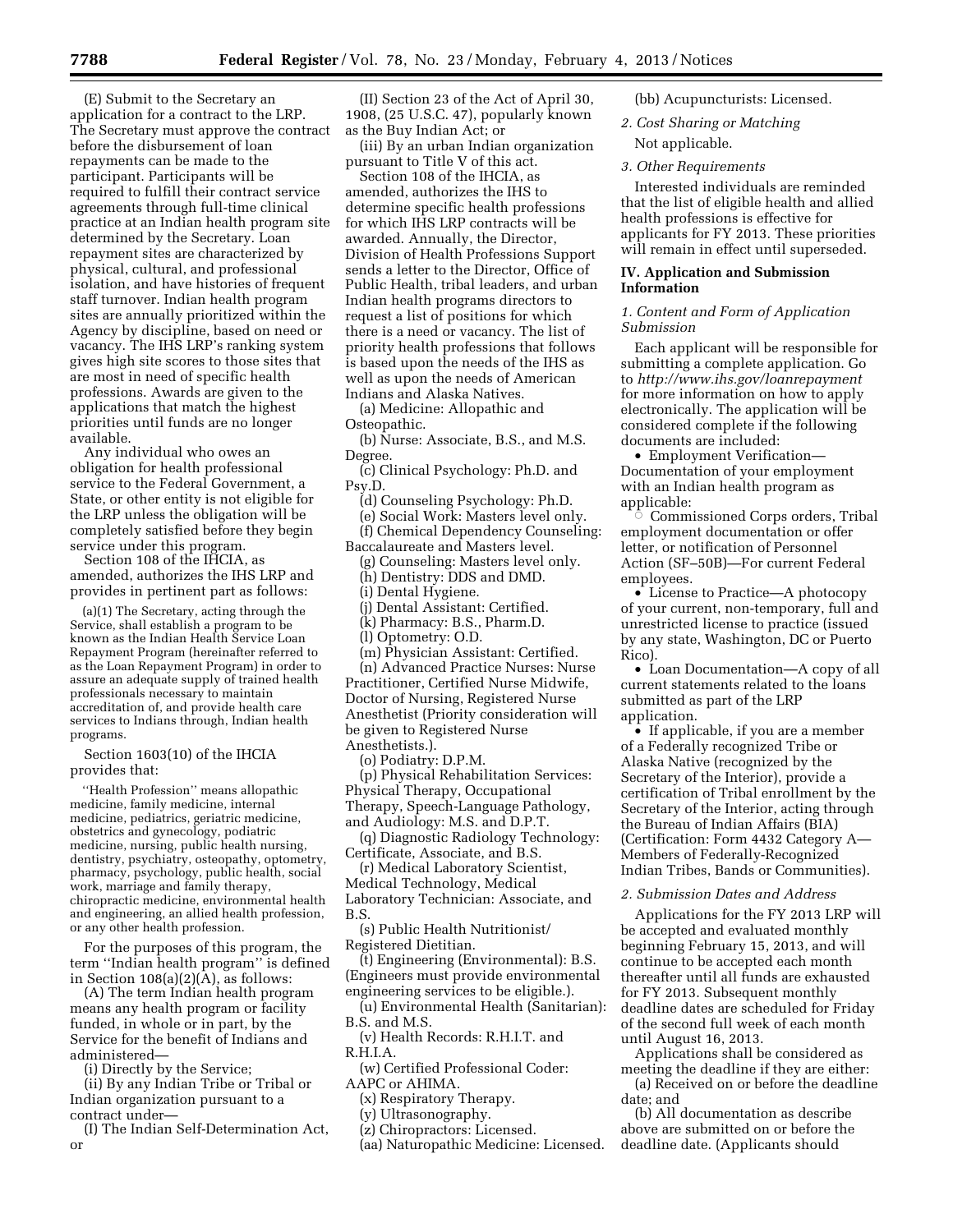request a legibly dated U.S. Postal Service postmark or obtain a legibly dated receipt from a commercial carrier or U.S. Postal Service. Private metered postmarks are not acceptable as proof of timely mailing).

Applications submitted after the monthly closing date will be held for consideration in the next monthly funding cycle. Applicants who do not receive funding by September 30, 2013, will be notified in writing.

Application documents should be sent to: IHS Loan Repayment Program, 801 Thompson Avenue, Suite 120, Rockville, Maryland 20852.

### *3. Intergovernmental Review*

This program is not subject to review under Executive Order 12372.

### *4. Funding Restrictions*

Not applicable.

## *5. Other Submission Requirements*

New applicants are responsible for using the online application. Applicants requesting a continuation must do so in writing as early in the fiscal year in which they are reapplying.

## **V. Application Review Information**

### *1. Criteria*

The IHS has identified the positions in each Indian health program for which there is a need or vacancy and ranked those positions in order of priority by developing discipline-specific prioritized lists of sites. Ranking criteria for these sites may include the following:

(a) Historically critical shortages caused by frequent staff turnover;

(b) Current unmatched vacancies in a health profession discipline;

(c) Projected vacancies in a health profession discipline;

(d) Ensuring that the staffing needs of Indian health programs administered by an Indian Tribe or Tribal health organization or urban Indian organization receive consideration on an equal basis with programs that are administered directly by the Service; and

(e) Giving priority to vacancies in Indian health programs that have a need for health professionals to provide health care services as a result of individuals having breached LRP contracts entered into under this section.

Consistent with this priority ranking, in determining applications to be approved and contracts to accept, the IHS will give priority to applications made by American Indians and Alaska Natives and to individuals recruited

through the efforts of Indian Tribes or Tribal or Indian organizations.

## *2. Review and Selection Process*

Loan repayment awards will be made only to those individuals serving at facilities which have a site score of 70 or above during the first quarter of FY 2013, if funding is available.

One or all of the following factors may be applicable to an applicant, and the applicant who has the most of these factors, all other criteria being equal, will be selected.

(a) An applicant's length of current employment in the IHS, Tribal, or urban program.

(b) Availability for service earlier than other applicants (first come, first served).

(c) Date the individual's application was received.

*3. Anticipated Announcement and Award Dates* 

Not applicable.

#### **VI. Award Administration Information**

### *1. Award Notices*

Notice of awards will be mailed on the last working day of each month. Once the applicant is approved for participation in the LRP, the applicant will receive confirmation of his/her loan repayment award and the duty site at which he/she will serve his/her loan repayment obligation.

## *2. Administrative and National Policy Requirements*

Applicants may sign contractual agreements with the Secretary for two years. The IHS may repay all, or a portion of the applicant's health profession educational loans (undergraduate and graduate) for tuition expenses and reasonable educational and living expenses in amounts up to \$20,000 per year for each year of contracted service. Payments will be made annually to the participant for the purpose of repaying his/her outstanding health profession educational loans. Payment of health profession education loans will be made to the participant within 120 days, from the date the contract becomes effective. The effective date of the contract is calculated from the date it is signed by the Secretary or his/her delegate, or the IHS, Tribal, urban, or Buy Indian health center entry-on-duty date, whichever is more recent.

In addition to the loan payment, participants are provided tax assistance payments in an amount not less than 20 percent and not more than 39 percent of the participant's total amount of loan repayments made for the taxable year

involved. The loan repayments and the tax assistance payments are taxable income and will be reported to the Internal Revenue Service (IRS). The tax assistance payment will be paid to the IRS directly on the participant's behalf. LRP award recipients should be aware that the IRS may place them in a higher tax bracket than they would otherwise have been prior to their award.

### *3. Contract Extensions*

Any individual who enters this program and satisfactorily completes his or her obligated period of service may apply to extend his/her contract on a year-by-year basis, as determined by the IHS. Participants extending their contracts may receive up to the maximum amount of \$20,000 per year plus an additional 20 percent for Federal withholding.

### **VII. Agency Contact**

Please address inquiries to Ms. Jacqueline K. Santiago, Chief, IHS Loan Repayment Program, 801 Thompson Avenue, Suite 120, Rockville, Maryland 20852, Telephone: 301/443–3396 [between 8:00 a.m. and 5:00 p.m. (EST) Monday through Friday, except Federal holidays].

### **VIII. Other Information**

IHS Area Offices and Service Units that are financially able are authorized to provide additional funding to make awards to applicants in the LRP, but not to exceed \$35,000 a year plus tax assistance. All additional funding must be made in accordance with the priority system outlined below. Health professions given priority for selection above the \$20,000 threshold are those identified as meeting the criteria in 25 U.S.C. 1616a(g)(2)(A) which provides that the Secretary shall consider the extent to which each such determination:

(i) Affects the ability of the Secretary to maximize the number of contracts that can be provided under the LRP from the amounts appropriated for such contracts;

(ii) Provides an incentive to serve in Indian health programs with the greatest shortages of health professionals; and

(iii) Provides an incentive with respect to the health professional involved remaining in an Indian health program with such a health professional shortage, and continuing to provide primary health services, after the completion of the period of obligated service under the LRP.

Contracts may be awarded to those who are available for service no later than September 30, 2013, and must be in compliance with any limits in the